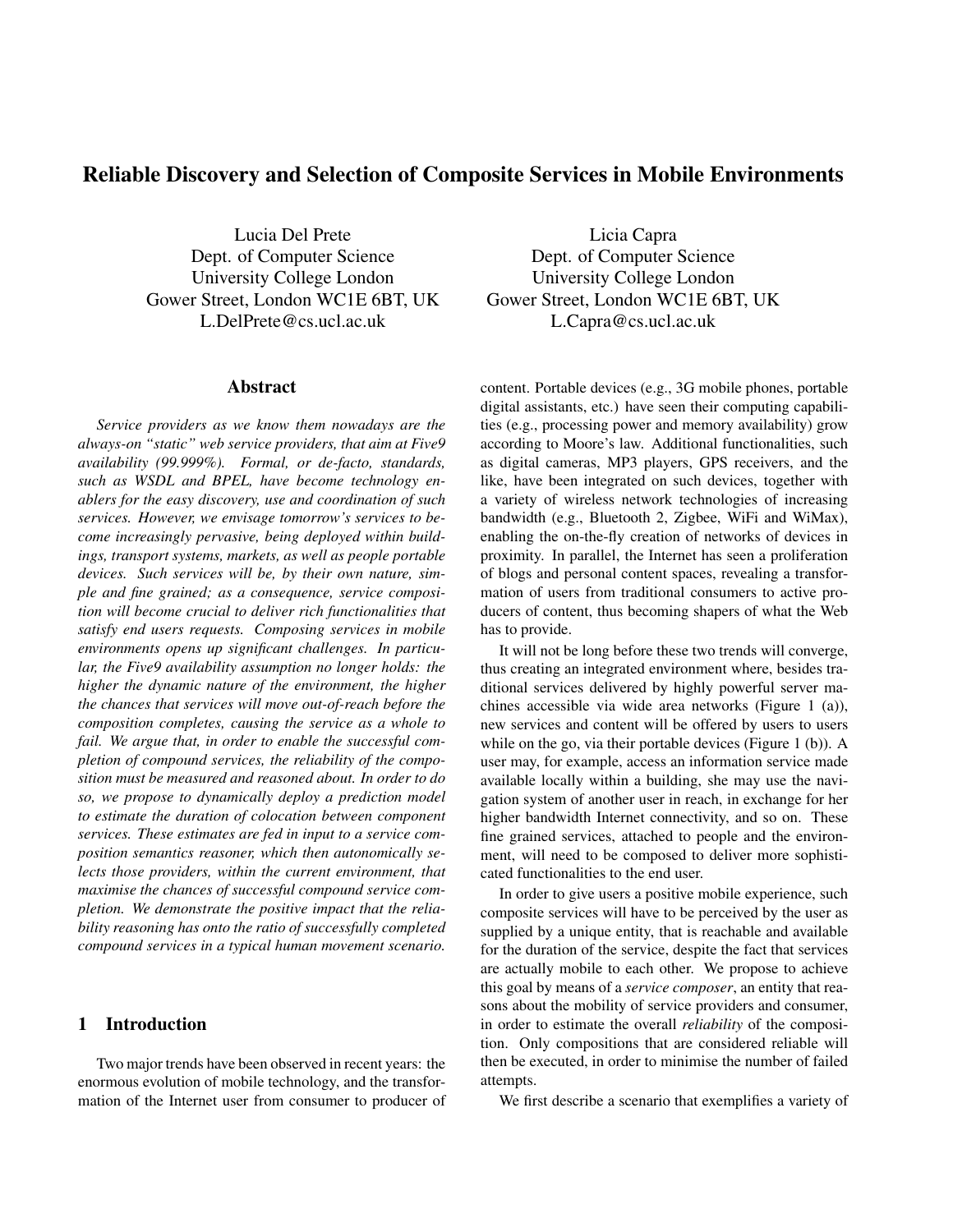

Figure 1. Paradigm Shift in Service Delivery

mobile service compositions (Section 2). We then present our service composition model (Section 3), which consists of two key components: a mobility predictor component, estimating the duration of colocation between component services, and a semantic reasoner component, that uses these colocation estimates to select those services, within the current environment, that provide the highest reliability to the composition. We demonstrate the positive impact that the mobility reasoning has onto the ratio of successfully completed compound services, in a typical human movement scenario (Section 4). We compare this work with ongoing research in this domain (Section 5), before concluding and discussing out future directions of research (Section 6).

### 2 Scenario

Let us consider a user Alice, who owns a next generation mobile phone, whose basic and enriched functionalities (e.g., phone calls, messaging, navigation, etc.) are delivered by smartly composing the services available at a given instant.

Alice has installed on her phone the Smart Media Player application, an application streaming music and video for free from other devices, mocking the functionalities of radio and TV channels. Advertisements are injected from time to time, either interrupting the music/video streaming, or by means of interactive banners. The content to be played, as well as the adverts to be shown/reproduced, are selected based on what is currently available in the environment, taking into consideration Alice's profile. For example, adverts can be gathered from Internet services, when connectivity is available, as well as local advert broadcasters.

Alice leaves her office and walks to the nearest tube station. She is listening to some music played by her Smart Media Player. As she gets on the tube, she looses global connectivity, so the Smart Media Player application has to elect new service providers for music content. In order to do so, it first has to fetch Alice's profile, and to examine what content and content sources are now available in the new environment. On the basis of those, the Smart Media Player elects the items to be played next, and streams them.

This simple scenario describes a variety of mobile services and introduces a variety of composition semantics. For example, the media content selector and the advertising service both require to collect Alice's profile and context first; as such they need to be composed sequentially (in sequence) to an eventual context-aware user profiling service:

### profilingService seq content&advertService

Depending on the actual context and user preferences, advertising may be shown or played, either in parallel to the content selection and reproduction service, or subsequent to it. In order to enable the selection of one or the other strategy, a choice composition semantics will be needed. The compound service *content&advertService* can then be broken into:

```
choice \lt guard condition \gt (
    (contentSelector seq advertisingService),
    (contentSelector parallel advertisingService)
)
```
The Smart Media Player updates the list of the next-to-come songs or videos at a regular basis, so that the overall composition *loop* is started again. The full composition semantics of the Smart Media Player can thus be described as follow:

```
\log z iterator, quard condition > 0profilingService seq (
    choice \langle guard condition \rangle (
       (contentSelector seq advertisingService),
       (contentSelector parallel advertisingService)
     )
  )
)
```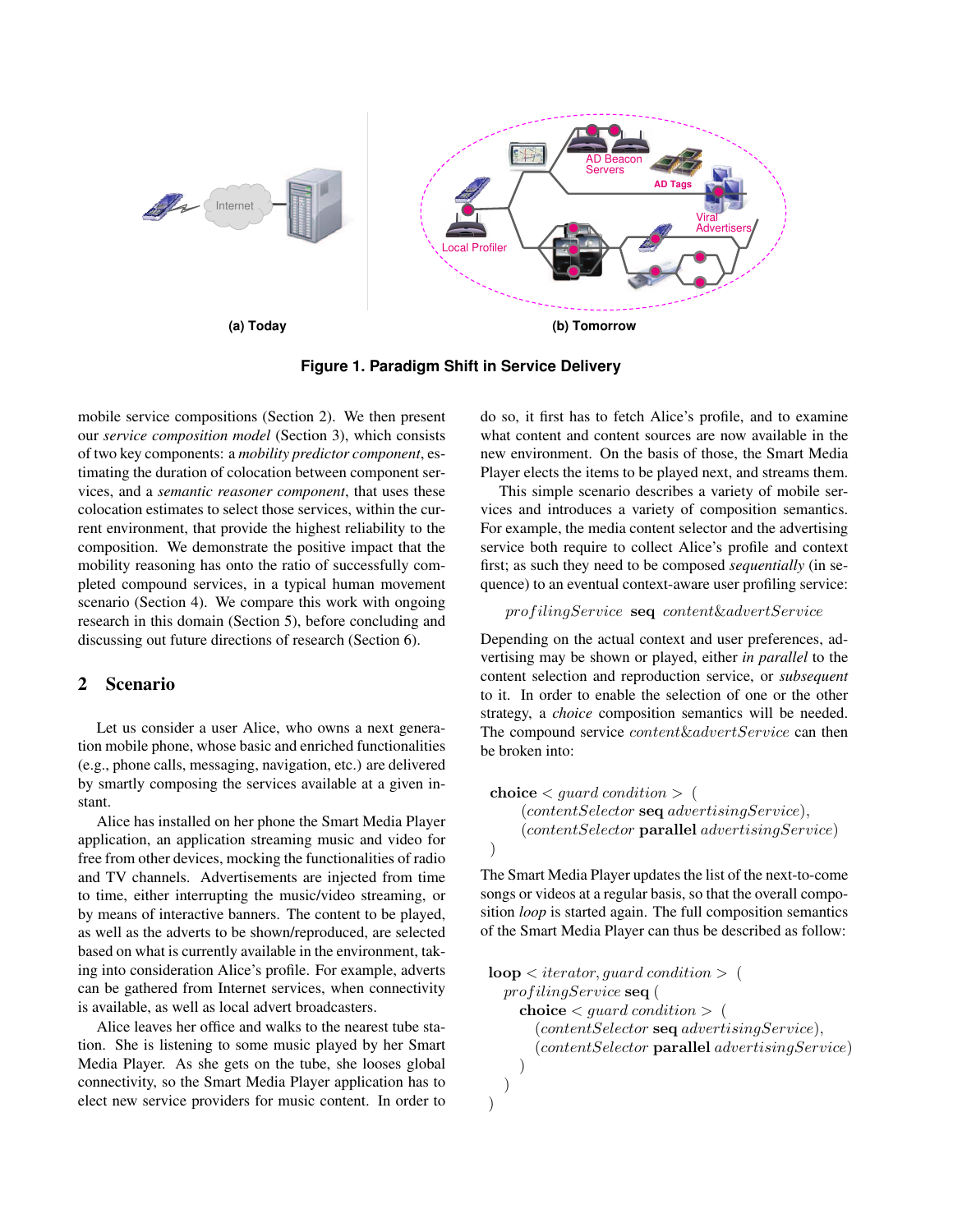As the above scenario shows, pervasive services (e.g., Smart Media Player) are often compound services, provided by aggregating more basic functionalities according to a variety of semantics (e.g., sequential, parallel, choice, loop, etc.). Some of these services will be local to the client's device (i.e., the device who is consuming the compound service), while others will be available from a combination of stationary providers (e.g., those embedded in the local space) and mobile providers (e.g., those provided by other people personal devices). Given the dynamicity of the target scenario, with services appearing and disappearing all the time as perceived by the client's device, it becomes crucial to: (1) reason about the providers' movement relative to the client's device; (2) select those providers that will maximise the chances of a successfully-completed compound service. In the next section, we present a service composition framework that supports this type of run-time reasoning and selection.

### 3 Service Composition Framework

In order to enable mobile users to seamlessly and successfully consume compound services while on the move, they must be given the impression of being interacting with a monolithic, local service. We propose to do so by means of a run-time service composition framework that takes care of finding, composing, and coordinating those services needed by the composition. Such services can be hosted by a mixture of stationary and mobile devices. The exact topology of services making up a composition varies depending on the current environment and is completely hidden to both application engineers and end users. We first provide an overview of the composition framework as a whole (Section 3.1), before focusing on the main contribution of this paper, that is, a service discoverer component (Section 3.2) that selects those services, among those currently available, that maximise the reliability of a composition. It does so by reasoning about the mobility of individual services (Section 3.2.1) with respect to the client's device, and the semantics of the composition (Section 3.2.2).

### 3.1 Overview

An overview of our composition framework is provided in Figure 2. As shown, it consists of four main modules: the Service Manager component is the access point to the composition framework. It provides an interface to request services, leaving the invoking application unaware of whether the requested service is single or compound, and whether it resides on the same device or it is accessible from other devices in the proximity (in particular, at a single hop distance).



Figure 2. Composition Framework

Upon receiving a request for service  $s$ , the Service Manager invokes the Service Analyser, whose goal is to 'understand' the request: more precisely, the analyser decomposes s into component services  $s_1, s_2, \ldots, s_n$ , and returns a composition semantics for them (e.g.,  $s_1$  seq  $s_2$  seq...seq  $s_n$ ). Different decompositions are possible; the analyser returns the one that relies on the minimum number of components, and alternative decompositions are tried only if previous ones were not successful (i.e., providers were not found in the environment). In this paper, we assume a pre-defined taxonomy exists to map a requested service s to a decomposition  $s_1, \ldots, s_n$  with associated semantics (e.g., [13]); this taxonomy could be either universal (and built, for example, on OWL-S) or can be specific to a domain. The analyser is also responsible for annotating the decomposition with 'aspects', that is, entry gates in the execution flow where a re-assessment of the current environment should take place (with potential re-biding of services - see below) before the service execution proceeds. For example, a possible aspect within the Smart Media Player compound service described in Section 2 is the entry to the loop.

The Service Manager then passes the annotated decomposition to the Service Discoverer component, whose main goal is to choose providers  $p_1, \ldots, p_m$ , among those available in the current environment, that will satisfy the request (i.e., that will be able to deliver services  $s_1, \ldots, s_n$ ) and that will maximise the chances of successful service completion. Note that the binding between services and providers is 'consolidated' at each entry gate in the decomposition, and it is expected to remain stable only until the next entry gate in the flow: with reference to our example, whenever a new loop is about to start, providers of media content and of the adverts will be chosen by the discoverer, and they will be expected to remain available until the next aspect, that is, the next loop iteration.

Finally, the Service Manager passes the service decomposition and the selected providers to the Service Coordinator who is then in charge of executing the request. If, at execution time, one or more providers become no longer available, the Service Coordinator notifies the Service Man-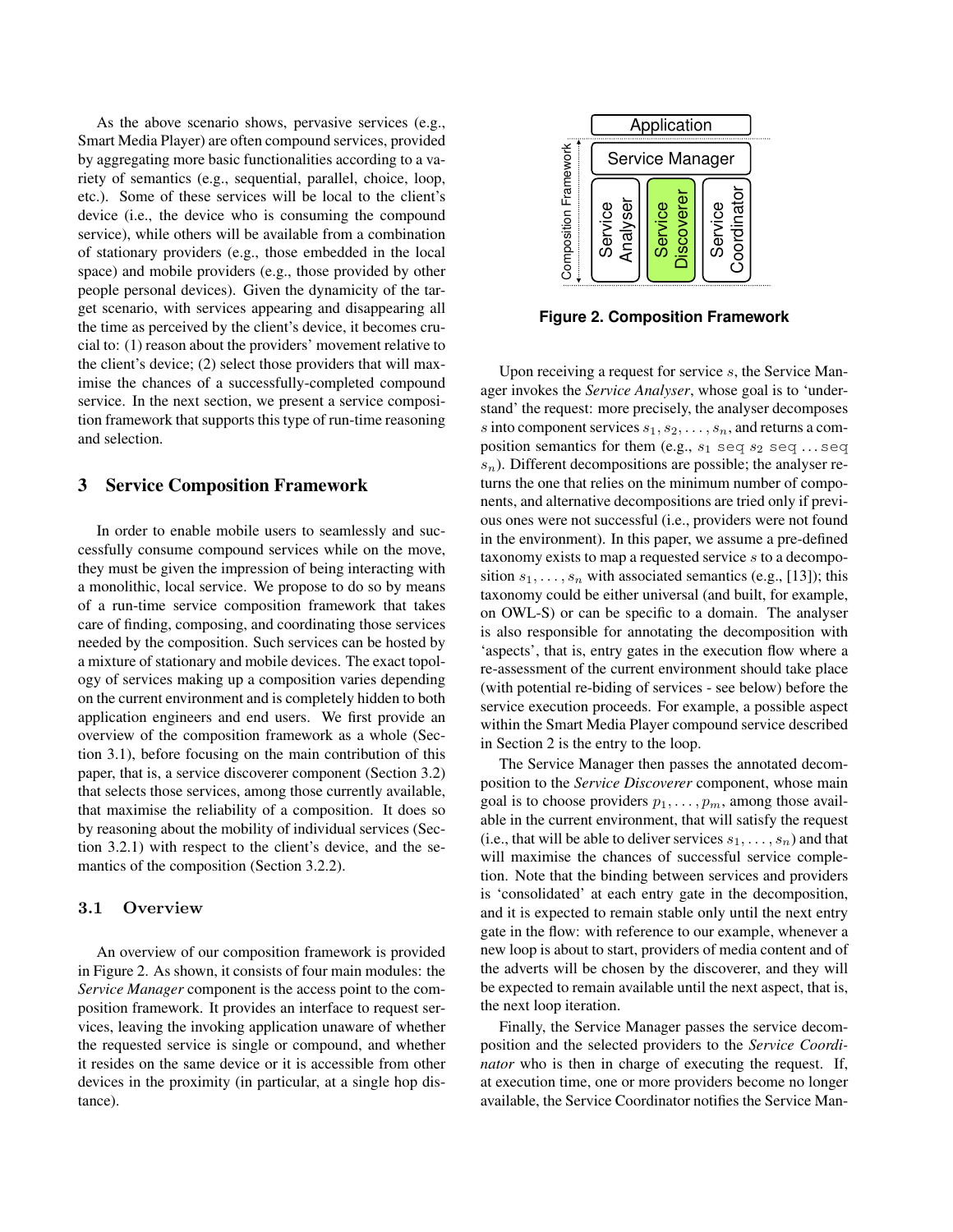

Figure 3. Service Discoverer Component

ager that, depending on the annotated decomposition, determines if the overall service can still be carried on (e.g., within a given time limit) or if a failure must be reported.

The reminder of the paper is devoted to describing the reasoning performed by the Service Discoverer component (Section 3.2), and to demonstrate experimentally how such reasoning maximises compound service completion success rate (Section 4).

### 3.2 Service Discoverer

The Service Discoverer module is responsible for the selection of the providers (or services instances), within the current environment, that will be relied upon to carry out the composition. Its goal is to determine a binding that will maximise the probability of compound service completion. In this paper, we do not consider QoS reasoning: while important, we believe that the ability to identify providers that will remain available for the duration of the service comes first, with QoS to be leveraged on top.

As illustrated in Figure 3, the Service Discover uses two main components to elect the service instances for a composition: the Mobility Predictor and the Semantic Reasoner. The former estimates for how long a given provider will remain colocated with the client's device (where the composition framework is running); the latter then uses these predictions, together with the specific composition semantics, to determine if a composition can be attempted and, if so, what instances to rely upon.

#### 3.2.1 Mobility Predictor

The main goal of the Mobility Predictor is to estimate for how long a provider will remain directly connected (i.e., within single hop distance) to the Service Composer, and thus will be available to participate in the composition (i.e., we make the assumption that if a service provider is busy

serving others client, it will not send a beacon to notify its presence).

The basic observation underpinning this work is that people show a high degree of regularity in their activities, often traveling to/from work on the same train, following routines during their working days, visiting the same pub or restaurant, and so on. Although the number of unknown devices we encounter will always be high, a nonnegligible set of devices, either stationary or mobile, will be re-encountered regularly [8]. Based on this assumption, we have defined a simple yet effective prediction mechanism that aims at learning human behavioural patterns from past activities: for every day of the week  $d$ , and for every hour  $h$ within a day, a device  $i$  logs the duration of its encounters with any another device j. We use the symbol  $\delta_{i,j}(d, h)$  to refer the historical colocations between devices  $i$  and  $j$  in the specific time slot  $(d, h)$ . Recording colocation statistics incurs a small amount of storage and processor usage; this amount scales linearly with each additional host that is tracked. To reduce this overhead, only records about familiar strangers, that is, hosts we have been encountering with at least a certain frequency, can be kept.

Given two service instances  $i$  and  $j$ , and the current time t which falls in slot  $(d, h)$ , the predicted duration of colocation is then computed as follows:

$$
(1) \quad \sigma_{i,j}(t) = \begin{cases} 0 \\ \text{if } \text{avg}(\delta_{i,j}(d,h)) \leq \alpha \cdot \text{stddev}(\delta_{i,j}(d,h)) \\ \text{avg}(\delta_{i,j}(d,h)) - \alpha \cdot \text{stddev}(\delta_{i,j}(d,h)) \\ \text{otherwise} \end{cases}
$$

Intuitively, the higher the variation in past colocation durations, the lower the estimate made. In general, we prefer to underestimate the duration of colocation, rather than overestimating it, to later minimise the number of initiated but then failed compositions; we thus always set parameter  $\alpha$  to be a positive constant value, whose impact on service completion rate will be analysed experimentally in Section 4.

### 3.2.2 Semantic Reasoner

In order to deliver a compound service  $s$ , the Service Discoverer module could use the colocation predictions computed by the Mobility Predictor in order to decide what service providers to bind to within the current environment, in order to have high probability that the composition will successfully complete (i.e., that no component will become unreachable during service delivery). For example, if  $n$  component services are needed to deliver s, and if it is estimated (e.g., from past experiences, from Service Descriptors, etc.) that it takes up to  $\Delta t$  seconds for s to complete, then the n instances  $p_1, \ldots, p_n$  would be chosen so that each of them is estimated to remain colocated with the client's device at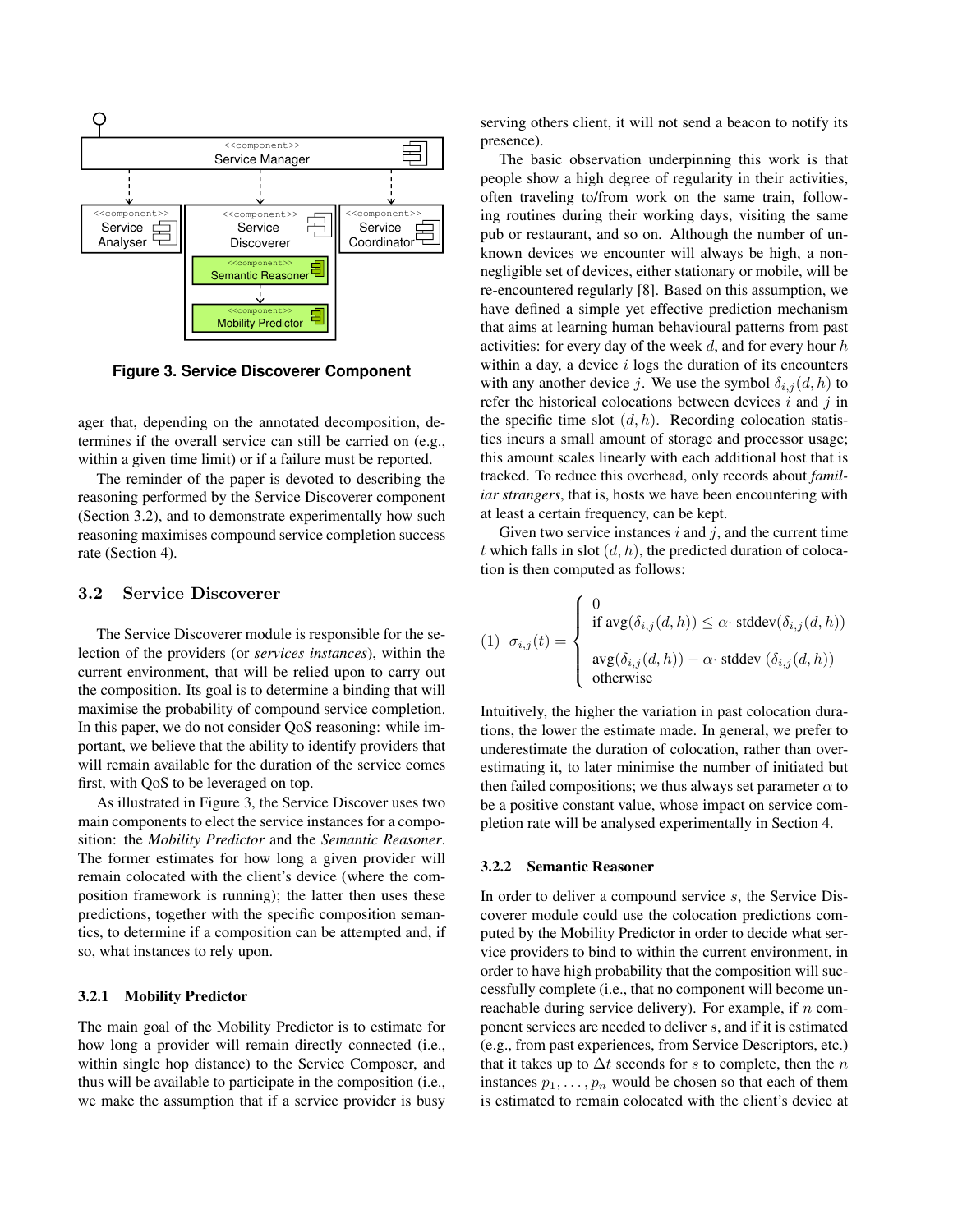least  $\Delta t$  from the time the service request begins. In other words, we could require each component service to remain available for the whole duration of the composition.

This requirement may become quite stringent in highly dynamic environments, especially for compositions requiring the participation of many components and/or for long periods of time, resulting in many service deliveries not even being attempted. However, not all services are indeed needed for the whole duration of the composition. For example, if two services  $s_1$  and  $s_2$  are sequentially composed (i.e.,  $s_1$  seq  $s_2$ ), and it is estimated that each will take 30 seconds, then  $s_2$  will be needed for the whole duration of the composition (i.e., 60 seconds) while  $s_1$  will be needed only for the first 30 seconds. The semantics of the composition quite precisely identify when and for how long a specific service instance is going to be needed. Based on colocation predictions, the Semantic Reasoner component thus leverages the specific composition semantics in use to set minimum colocation requirements for each service instance  $s_i$  individually.

For example, given  $n$  services composed sequentially  $s_1$  seq ... seq  $s_n$ , and assuming each service  $s_i$  takes  $\Delta t_i$ seconds to execute, then the minimum colocation requirement for any provider of  $s_i$  is  $\Delta t_i^* = \Delta t_i + \sum_{j=0}^{j \leq i} \hat{\Delta t}_j +$  $\Delta t_{j,j+1}$ , where  $\Delta t_{j,j+1}$  is the maximum tolerated interval of time between the completion of  $s_i$  and the launch of  $s_{i+1}$ . If services are composed in parallel, then their minimum colocation requirement is  $\Delta t_i^* = \Delta t_i$  instead. The complete set of composition semantics, and relative colocation requirements, can be found in a separate technical report [7].

The Semantic Reasoner on client device c decides whether to launch a composition, and (if so) on what instances to rely on, using Algorithm 1. To begin with, providers of services needed in the composition are found in the environment (step 1). A prediction of the remaining colocation between each of these providers and the client's device is computed, and only those providers who are expected to remain available for the minimum colocation requirement are kept (step 2). If more than one provider is available for a given component  $s_i$ , then the one with the longest predicted colocation time will be selected (step 3). If, at the end of the process, set  $P$  contains one provider for each component  $s_i \in s$ , then the composition is attempted.

Note that the minimum colocation requirement could be set even looser than what we have described thus far. In Algorithm 1, we require providers of all component services to be available at the beginning of a composition, for the service to be started; however, depending on the composition semantics (e.g., sequential), some services may only be needed at a later stage. A composition could thus be started even if instance  $s_i$  is currently not available, provided that there is a high probability that  $s_i$  will become

### Algorithm 1 Service Components Selection Algorithm

### Input Parameters

- semantics de-composition of service s into  $\{s_1, \ldots, s_n\};$
- $\Delta t_i$  the maximum time to execute each component service  $s_i$  (i.e., obtained from monitoring past experiences, from Service Descriptors, etc.);
- $\Delta t_i^*$  the interval of time  $s_i$  is requested to be available for, as estimated based on the composition semantics;
- $\Delta t_{i,j}$  the maximum tolerated interval of time between the completion of  $s_i$  and the launch of  $s_j$ .

**Returns:** set P of service instances  $\{p_1, \ldots, p_n\}$  to bind to, to deliver the composite service s.

 $P = \emptyset$ {Step (1) - Functional Matching}  $F = \emptyset$ for all  $p_k$  in the environment do if  $s_k$  delivered by  $p_k$  belongs to s then  $F = F \cup \{p_k\}$ end if end for {Step (2) - Stability Filtering}  $S = \emptyset$ for all  $s_i \in s$  do if  $\exists p_k \in F \mid (s_k \equiv s_i) \land (\sigma_{c,k} \geq \Delta t_k^*)$  $\binom{*}{k}$  then  $S = S \cup \{p_k\}$ end if end for {Step (3) - Stability Maximisation} for all  $s_i \in s$  do  $p_k = max_{\sigma c,j} {p_j | p_j}$  provides service  $s_i \in S$ }  $P = P \cup \{p_k\}$ end for return P

available by the time it is needed. Such probability could be computed based on: the maximum waiting time by which  $s_i$  will be needed (e.g., for services composed sequentially, the *time before*  $s_i$  is needed is  $\sum_{j=0}^{j; and$ historical/contextual information about what services where available at a given place and time in the past. If historical information were not available, an estimate could be obtained by looking at the dynamicity of the mobile environment (the average growth per second of the number of services available, as perceived by the service composer), and the homogeneity of the available services. We have not yet experimentally evaluated this looser version of the selection algorithm, and we thus leave its details outside the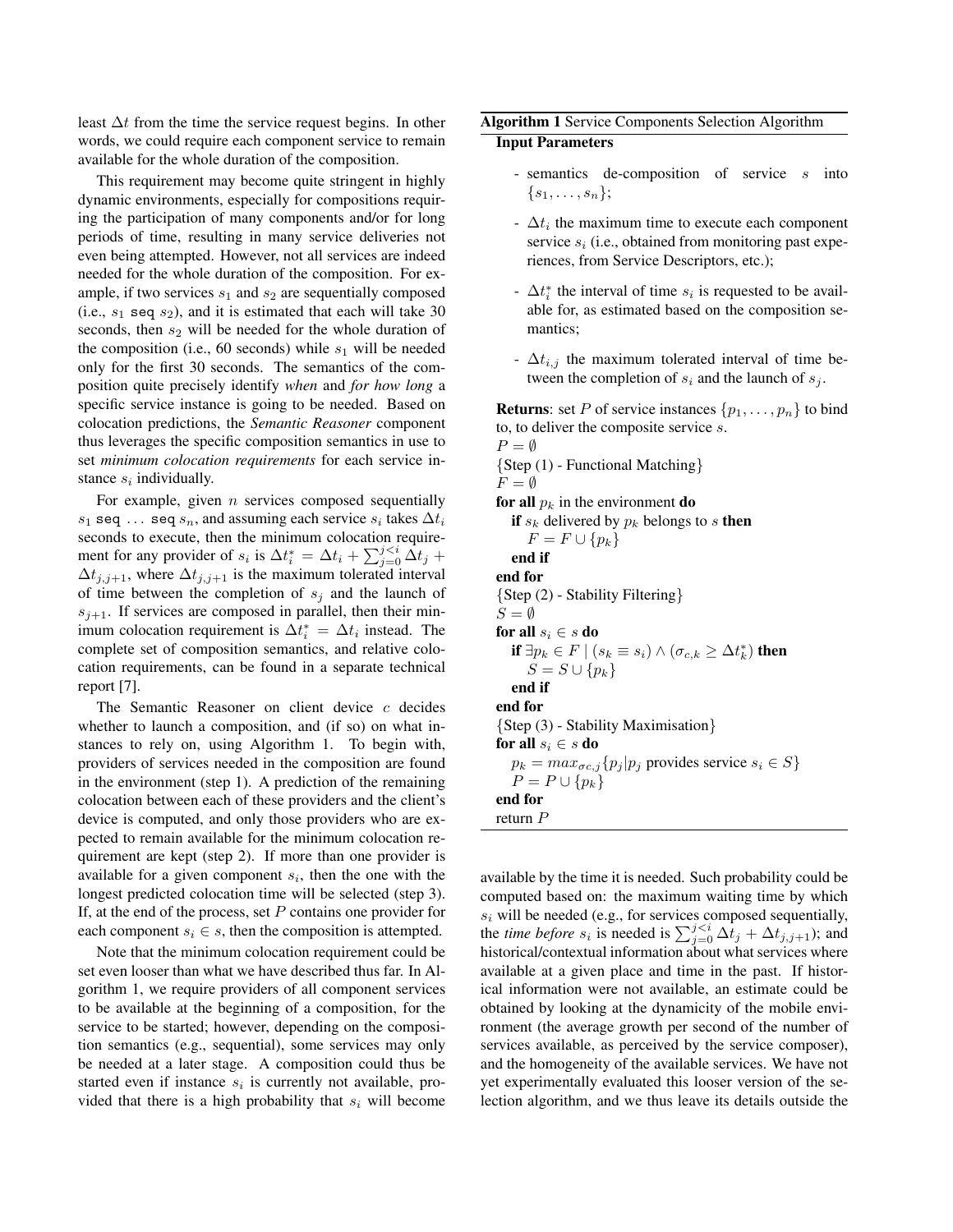scope of this paper.

In the next section, we experimentally evaluate the accuracy of our prediction technique, and demonstrate the gain obtained in terms of successfully complete composite services in realistic mobile environments.

## 4 Evaluation

### 4.1 The Dataset

In order to evaluate our service composition model in a realistic pervasive environment, we have used the connection logs from real life Bluetooth devices, available from the CRAWDAD [1] resource archive. In particular, we have elected the MIT Reality Mining dataset [2] as our reference scenario. This dataset contains the Bluetooth id of devices in proximity, as detected by one hundred Nokia 6600 phones, which were given to MIT staff and students, over a period of nine months. Each phone had been configured to scan the environment and log colocated devices (i.e., within one hop distance). The final dataset contains in excess of 500,000 hours of data about human activity.

The reasons we focus on this dataset are many: to begin with, unlike many real data sets, this one is big enough to enable accurate evaluation of our model, without having to rely on synthetic mobility traces (e.g., random mobility). Second, it has been collected in what we consider a typical setting for the consumption of composite services (i.e., a university campus, with some services being available centrally, others from devices embedded in buildings, and others still from peer Bluetooth devices). Finally, the dataset spans a long enough period of time for temporal behavioral patters to emerge, and for our model to learn and exploit them.

### 4.2 Simulation Setup

We have conducted two main sets of experiments, both on top of the previously described dataset: the first set aimed to assess the accuracy of the Mobility Predictor component, while the second set aimed to quantify the gain obtained by the Semantic Reasoner component, in terms of successfully completed compositions.

Mobility Predictor - In order to assess the accuracy of the Mobility Predictor component, independent of any service composition, we have conducted the following experiment. Whenever two devices  $i$  and  $j$  entered within connectivity range, and thus an event was logged within the MIT Reality Mining dataset, we have predicted  $\sigma_{i,j}(t)$ , that is, for how long device  $i$  expects to remain colocated with device  $i$ , based on the colocation statistics observed up until time  $t$  (see Formula  $(1)$  - Section 3.2.1). We have then compared our estimated colocation duration with the actual

one and, in case our estimate was lower or equal to the actual one, we recorded a success, otherwise we recorded a failure. Note that, in our framework, it is important not to overestimate colocation durations, to minimise the risk of started but uncompleted compositions due to service/device departure. Nonetheless, an overly conservative model that excessively underestimate colocations would inhibit compositions that would otherwise been successful. For each successful (under)estimation, we have thus quantified the actual percentage of underestimation as:

#### (2) actual colocation time − estimated colocation time actual colocation time

The experiments have been executed for different values of  $\alpha$  (see Formula (1) - Section 3.2.1), and the results will be shown based on different minimum familiarity levels. Here, by familiarity level of a device  $j$  for weekday  $d$  and hour  $h$ , we intend the percentage of occurrences that the observing (client) device i was connected to j on d days and at h hour, among the number of co-occurrences between  $i$  and  $j$ , as observed prior to the current time. Our expectation is that, the more familiar a device is, the more accurate the prediction becomes. Results about this set of experiments are reported in Section 4.3.1.

Semantic Reasoner - In order to evaluate the Semantic Reasoner component, we have uniformly associated, to each device within the MIT Reality Mining dataset, a service of type  $(id \mod n)$ , where n is a parameter indicating the number of services being composed in a given experiment; we have then replayed the connectivity traces. In all experiments, we have made the assumption that each device provides exactly one type of service, and that each service composition requires  $n$  distinct types of services. A first set of experiments only considered situations where at least  $n \times 3$  devices were colocated, in order to assess the quality of the selection made by the Semantic Reasoner when faced with choice; a second set of experiments then followed, where all situations with at least  $n$  colocated devices were considered for composition. In both sets of simulations, we have recorded the percentage of successfully completed compositions, out of all those started, when using the Semantic Reasoner on top of the Mobility Predictor, and compared the results against a random selection of providers among those currently in reach. Similarly to what done for the Mobility Predictor, we have also quantified the number of compositions that we do not start but that would have been successfully completed. The experiments have been conducted on different values of  $\Delta t_i$  (i.e., average amount of time to execute a single service) and  $n$  (i.e., number of services within a composition), and considering all services as if they were composed in sequence. The obtained results are reported in Section 4.3.2.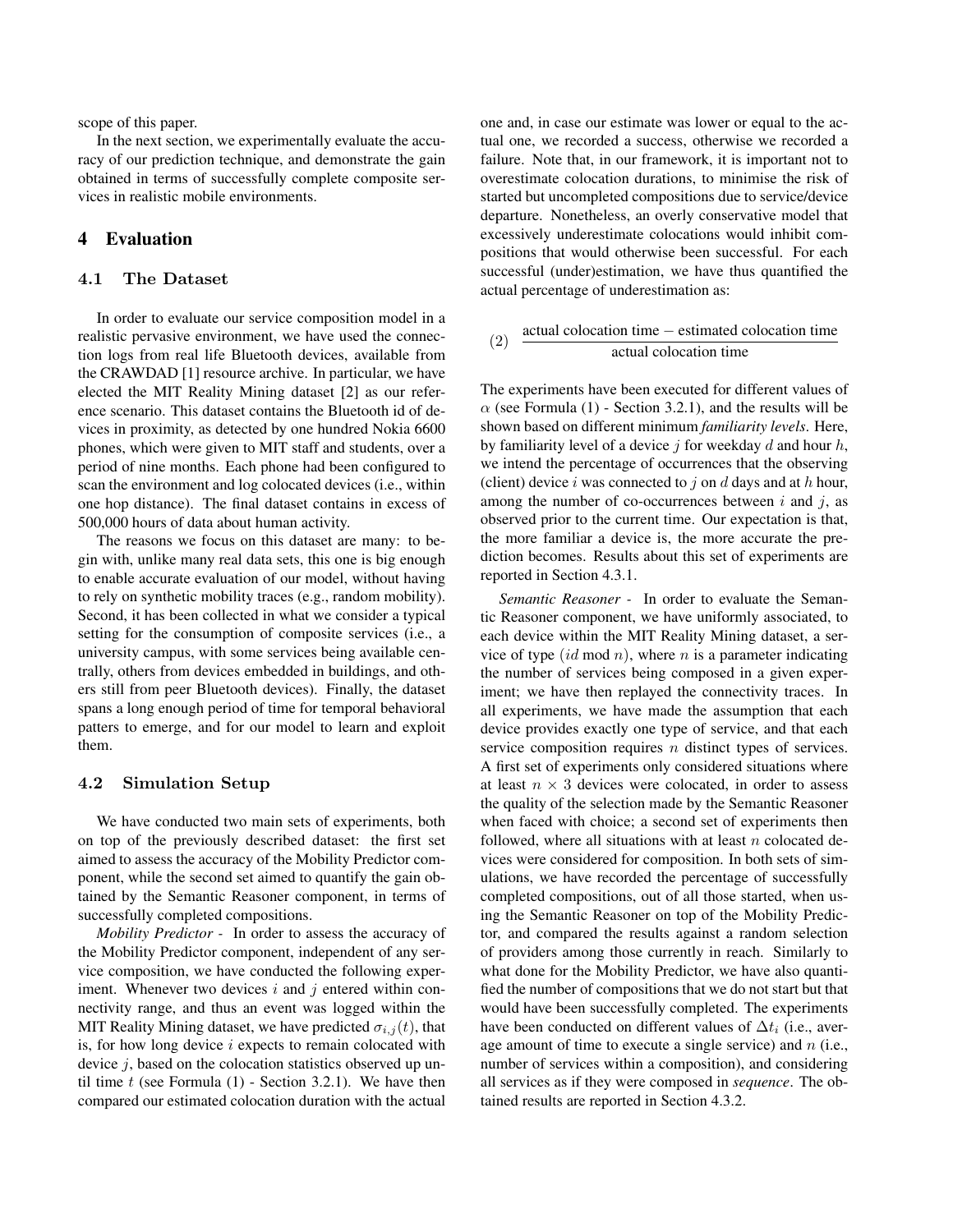

Figure 4. Mobility Predictor - Correct Predictions

### 4.3 Results

#### 4.3.1 Mobility Predictor

Figure 4 illustrates the percentage of correct predictions (i.e., predictions which are equal or lower to the actual colocation time) made by the Mobility Predictor, for different values of  $\alpha$ , and broken down for different levels of familiarity between each pair of devices. As expected, the higher the value of  $\alpha$ , the more conservative the model becomes, with the percentage of correct predictions reaching 95% for  $\alpha = 2$ . However, the price to pay is loss of accuracy. Figure 5 illustrates the amount of underestimation, computed as per formula (2), for the same values of  $\alpha$ : as shown, the prediction can miss up to 50% of the actual colocation duration when  $\alpha = 2$ . A good balance between correct predictions and underestimation can be achieved for  $\alpha = 1$ , where the former reaches roughly 90%, while the latter varies between 22% for strangers, down to 12% for familiar devices. In the following experiments, we have thus set the value of α to 1.

It is interesting to note the impact of familiarity level on the behaviour of the Mobility Predictor: familiarity plays little importance in the percentage of correct predictions (Figure 4), unless the standard deviation is only marginally considered ( $\alpha = 0.5$ ), thus revealing a predictor model that tends toward the cautious side; however, it does play an important part in reducing the amount of underestimation, which neatly decreases the more frequently the pair of devices have met (Figure 5).

### 4.3.2 Semantic Reasoner

The first set of experiments we conducted on the Semantic Reasoner aimed to assess its reliability (in terms of percentage of successfully completed compositions), and compare it with an approach that selects service instances at random, among those available in the environment. To explicitly as-



Figure 5. Mobility Predictor - Underestimation

sess the reliability of the choices made using the two different approaches, we have considered environments where  $n \times 3$  devices are colocated, while varying the number n of services that make up a composition, and the duration of a component service  $\Delta t_i$  (maximum values of n and  $\Delta t_i$ ) where chosen so to test even the limit cases in the available dataset). The results are reported in Figure 6.

As shown, the reliability of the composition performed by the Semantic Reasoner is consistently very high, in excess of 97% succesfull completion rate, regardless of the actual duration of the compound service. In fact, it remains almost constant while varying the number  $n$  of services being composed, and the time  $\Delta t_i$  required to execute each of them. On the contrary, the reliability of randomly made compositions is highly susceptible to increases of  $n$  and/or  $\Delta t_i$ : the achieved reliability is high only when just a couple of services that run for less than 10 seconds each are considered, as device mobility plays a smaller role in these situations; however, for compositions consisting of 3 services or more, and for service instances running for 20 seconds or longer each, the rate of successfully executed random compositions dramatically drops, with a decrease of up to 35% with respect to the Semantic Reasoner achieved reliability.

Under the same experiment setup, we have also quantified the number of compositions that the Semantic Reasoner chose not to start (as they were considered unlikely to complete), but that would have been successfully completed instead. Figure 7 illustrates the results. As shown, at most 8% of the compositions were mistakingly not started, and these refer to the more risky cases where long running compositions were considered (i.e.,  $\Delta t_i$  in the order of minutes). Note also that the Semantic Reasoner does not attempt any composition involving 5 devices or more (no cases of successful compositions were reported in Figure 6 for  $n = 5$ ), and it correctly does so, as the error (miss) rate is exactly 0% in this case. These results demonstrate that the Semantic Reasoner achieves reliability without being too conser-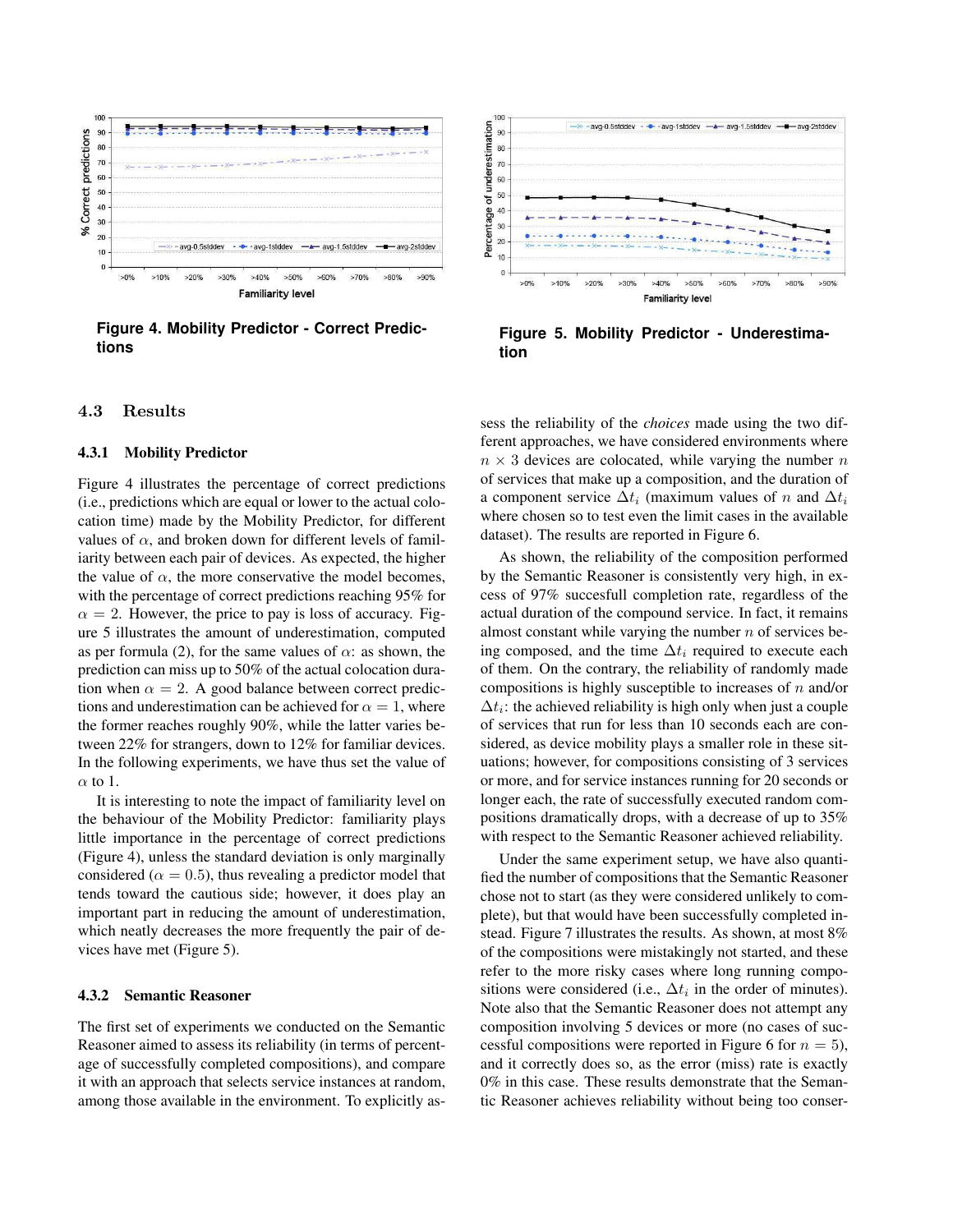

Figure 6. Semantic Reasoner - Successfully Completed Compositions



Figure 7. Semantic Reasoner - Missed Opportunities

vative in initiating service compositions.

We have then conducted a second set of experiments, to test the sensitivity of the Semantic Reasoner with respect to  $\Delta t_i$  and to n individually. We have first set  $n = 3$  and increased  $\Delta t_i$  up to 600 seconds (Figure 8 and 9), and then set  $\Delta t_i = 20''$  and increased *n* up to 5 (Figure 10 and 11). Once again, the maximal values of  $\Delta t_i$  and n were chosen based on limit situations recorded in the Reality Mining dataset. To increase the number of test cases, we have removed the constraint of having at least  $n \times 3$  devices connected, thus considering all situations with at least  $n$  colocated devices (for compositions of n services).

The successful completion rate of the Semantic Reasoner remains remarkably high even for long compositions, while a random compositions fails up to 50% of the attempted ones, as  $\Delta t_i$  increases (Figure 8). This confirms the importance of reasoning about device mobility and composition semantics when managing service instances whose running time is 20" or above. Figure 9 confirms the observation that reliability does not come at the price of missed opportunities, as the percentage of unattempted but would-have-been successful compositions is constantly well below 5%.



Figure 8. Semantic Reasoner - Success with respect to  $\Delta t_i$ , for  $n=3$ 



Figure 9. Semantic Reasoner - Misses with respect to  $\Delta t_i$ , for  $n=3$ 

The last set of experiments confirms the above observations: increasing the number of composed services  $n$ , when fixing  $\Delta t_i = 20''$ , has a negative impact on the reliability of random compositions, while only a marginal decrease is observed for compositions performed by the Semantic Reasoner (Figure 10). The number of unattempted compositions is also marginal (below 0.4%), and it becomes void when four or more services are being composed (Figure 11).

Based on the results presented in this section, we can thus confirm that our model enables the reliable composition of services in realistic human movement environments. The achieved reliability is only marginally dependent on the duration of the compound service, and it does not come at the expense of missed opportunities. This is in sharp contrast to the performance achieved by a random selection of service instances, where the successful completion rate starts to dramatically drop as soon as service duration exceeds  $\Delta t_i = 20''$ .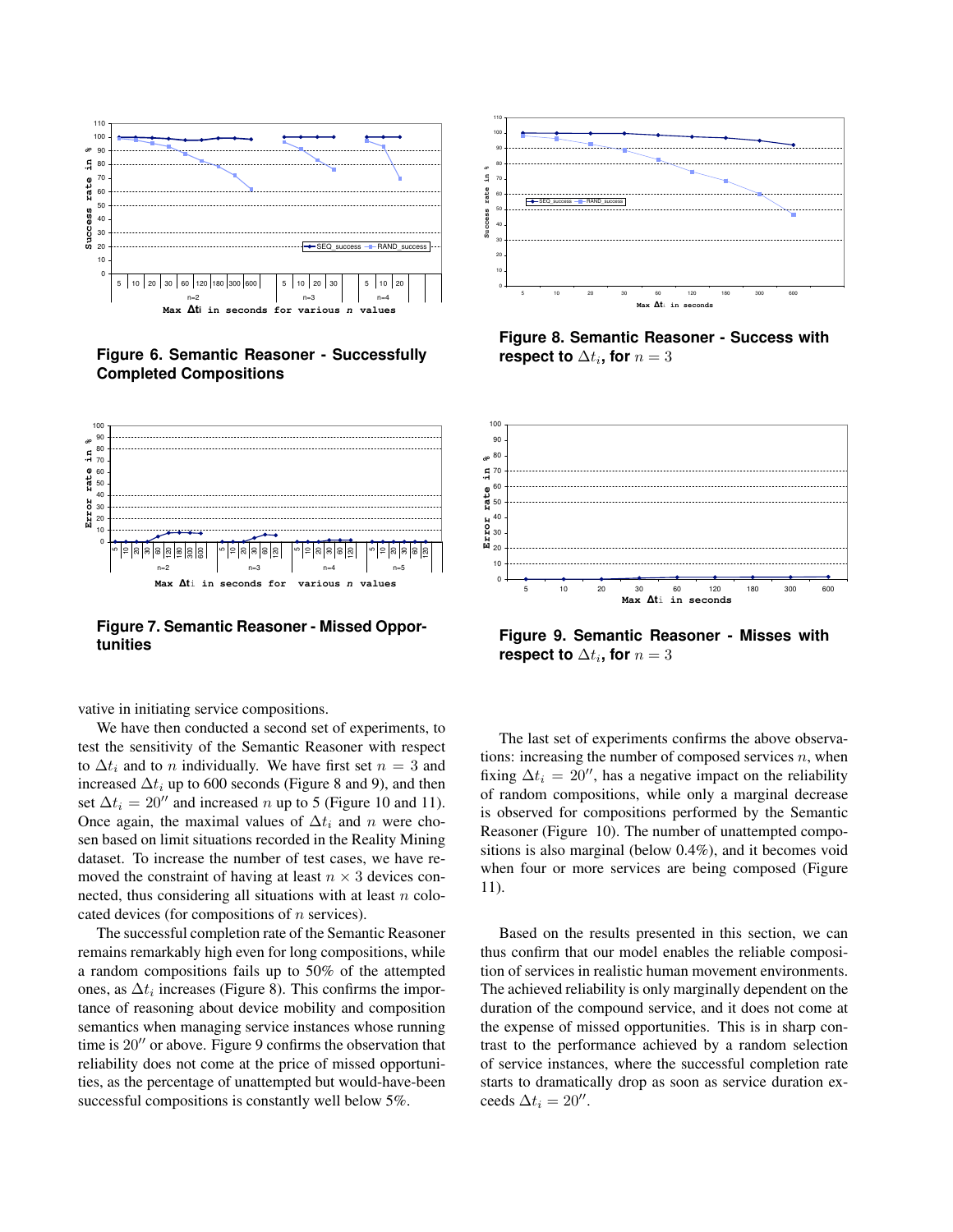

Figure 10. Semantic Reasoner - Success with respect to n, for  $\Delta t_i = 20''$ 



Figure 11. Semantic Reasoner - Misses with respect to n, for  $\Delta t_i = 20''$ 

### 5 Related Work

Service composition [6] has attracted a lot of interest since the advent of Web Services, and it has become a workable and broadly adopted technology thanks to real or defacto standards such as WSDL [19], SOAP [21] and UDDI [17]. This attention has mainly concerned the Internet and hence wired-environments, where the service providers are static and well known.

In this domain, research has followed two main directions: one stream of research has focused on developing languages that aimed at adding semantic information (e.g., WSDL-S [20], OWL-S [14], METEOR-S [15]) and/or protocol information (BPEL4WS [3], WSCDL [23], METEOR-S [15], OWL-S [14], YAWL [18]) to service descriptions. A second stream of research has then focused on methodologies to aggregate these services, which can be broadly classified into: manual, semi-automatic and automatic [4]. Manual service composition entails the requester to browse a registry of services, find the desired service operations, and model their interactions into a flow structure (mainly with BPEL); the final service is then exposed as a unique service using WSDL. This methodology is effectively employed today within the Web Service Industry. Semiautomatic composition of services usually involves a service composition system that interacts with the requester in an iterative manner in order to obtain information about the requested service, and to construct aggregate services out of the registered ones. The automatic composition, instead, demands the existence of a discovery agent that receives a service request and generates a structure of services/operations of some pre-registered services based on the information provided in the request. These automatic aggregation approaches rely on services to be richly described by means of the previously cited Semantic Web Service languages.

Service composition in pervasive environments requires this kind of automatic (de)composition. However, the very nature of the environment opens the door to new challenges that limit the applicability of current technologies. For example, resource limitations on the target devices have called for novel solutions to enable efficient ontology-based semantic matching of services [13]; more flexible approaches enabling the on-demand creation of an agreed ontology are being investigated too [22]. As stated in Section 3, our work is orthogonal to the issue of semantic service matching, and we thus leverage on top of existing solutions. More closely related to our work are approaches that take into consideration mobility of devices, and thus services. In [5, 11] (single) service discovery protocols have been proposed that aim to find the device capable of delivering the best quality of service, given the dynamicity of the current environment; the discovery protocol has also been extended to consider multi-hop networks [16]. We argue that, while important, QoS reasoning must come after colocation reasoning, especially for services that require more than just a few seconds to complete. For the same reason, multi-hop service discovery and delivery is promising only for services that execute very fast, and/or are deployed in fairly stable scenarios. We first explored colocation reasoning in [12], where device mobility was considered when choosing from what (single) device to download some content; this paper extends our prior work by enabling the mobility-aware discovery of sets of component services, and by reasoning about the composition semantics to deliver a reliable service composition experience to the end user.

Research on service composition in mobile environments is still in the very early days, and other issues, which were just marginal for infrastructure-based environments, must now be looked into, including session management [9, 10], on-the-fly adaptation, on-demand composition, dynamic execution monitoring, failure recovery mechanisms, and so on, just to name a few.